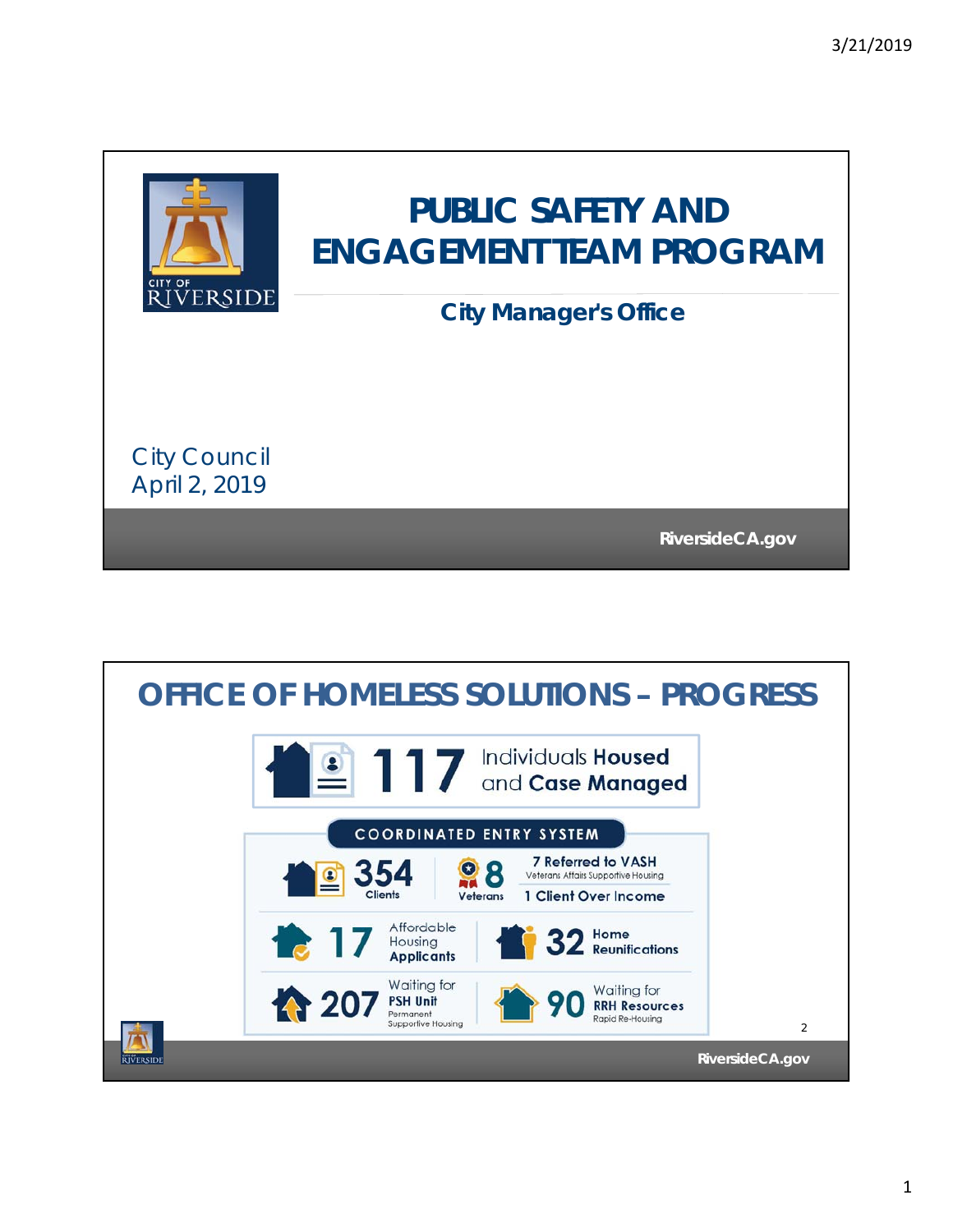

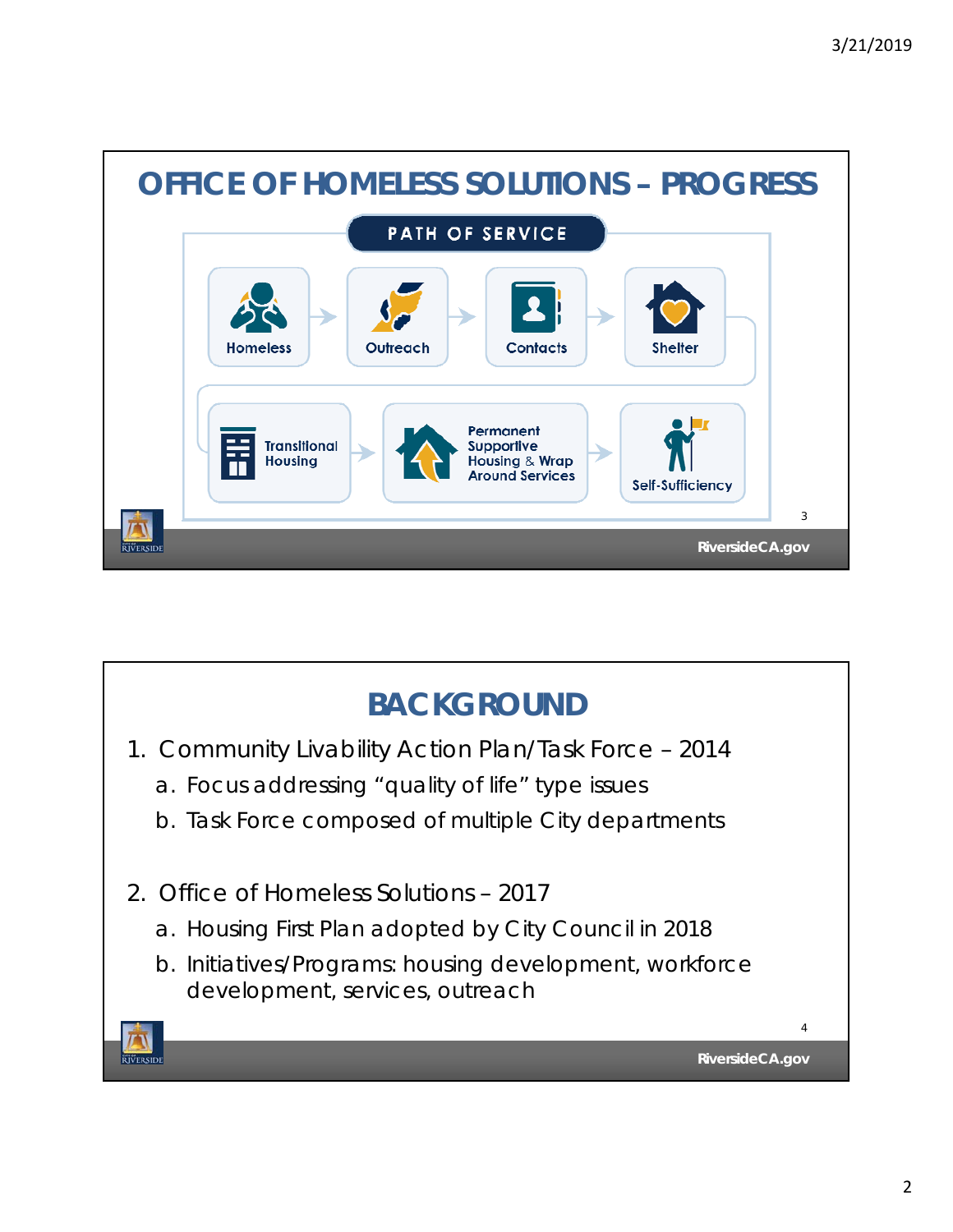| <b>3-1-1 SERVICE REQUESTS</b> |                        |                                              |                             |                                      |                                    |              |              |   |
|-------------------------------|------------------------|----------------------------------------------|-----------------------------|--------------------------------------|------------------------------------|--------------|--------------|---|
|                               | <b>WARD</b>            | <b>Office of Homeless Solutions</b><br>(CMO) |                             | Code<br><b>Enforcement</b><br>(CEDD) | <b>Riverside Police Department</b> |              | <b>Total</b> |   |
|                               |                        | Homeless<br>Encampment                       | <b>Homeless</b><br>Outreach | Debris.<br><b>Homeless</b>           | Loitering,<br><b>Homeless</b>      | Panhandling  |              |   |
|                               | Ward 1                 | 487                                          | 18                          | 344                                  | 277                                | 16           | 1,142        |   |
|                               | Ward 2                 | 226                                          | 12                          | 212                                  | 144                                | 8            | 602          |   |
|                               | Ward 3                 | 287                                          | 16                          | 295                                  | 191                                | 39           | 828          |   |
|                               | Ward 4                 | 71                                           | 8                           | 51                                   | 60                                 | 14           | 204          |   |
|                               | Ward 5                 | 213                                          | 10                          | 177                                  | 90                                 | $\mathbf{1}$ | 491          |   |
|                               | Ward 6                 | 338                                          | 11                          | 313                                  | 137                                | 17           | 816          |   |
|                               | Ward 7                 | 215                                          | 21                          | 173                                  | 105                                | 8            | 522          |   |
|                               | <b>Not</b><br>Assigned | 2                                            | $\mathbf 0$                 | $\overline{4}$                       | 2                                  | $\Omega$     | 8            |   |
|                               | <b>Total</b>           | 1,839                                        | 96                          | 1,569                                | 1,006                              | 103          | 4,613        | 5 |
| <b><i>RIVERSIDE</i></b>       | RiversideCA.gov        |                                              |                             |                                      |                                    |              |              |   |

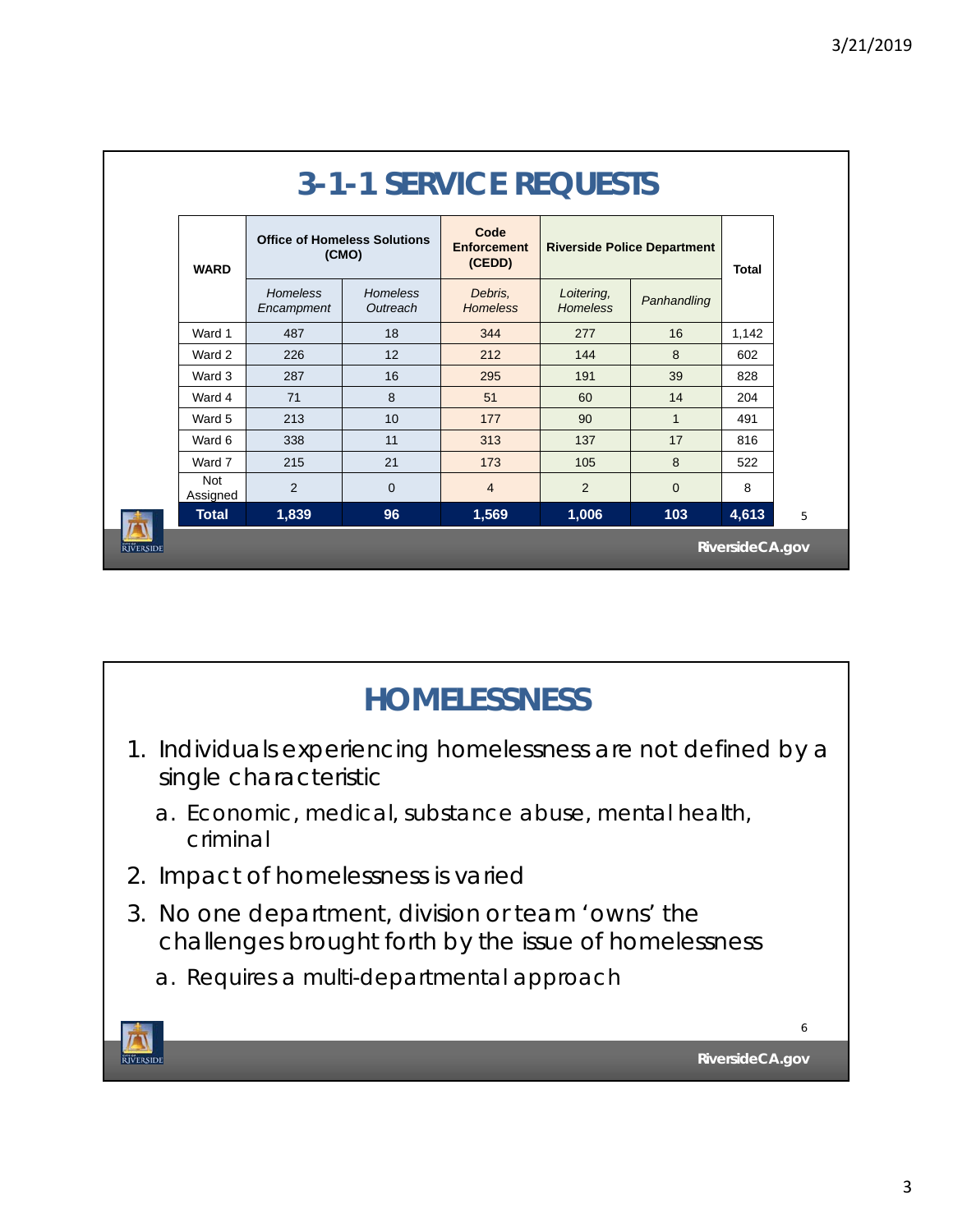

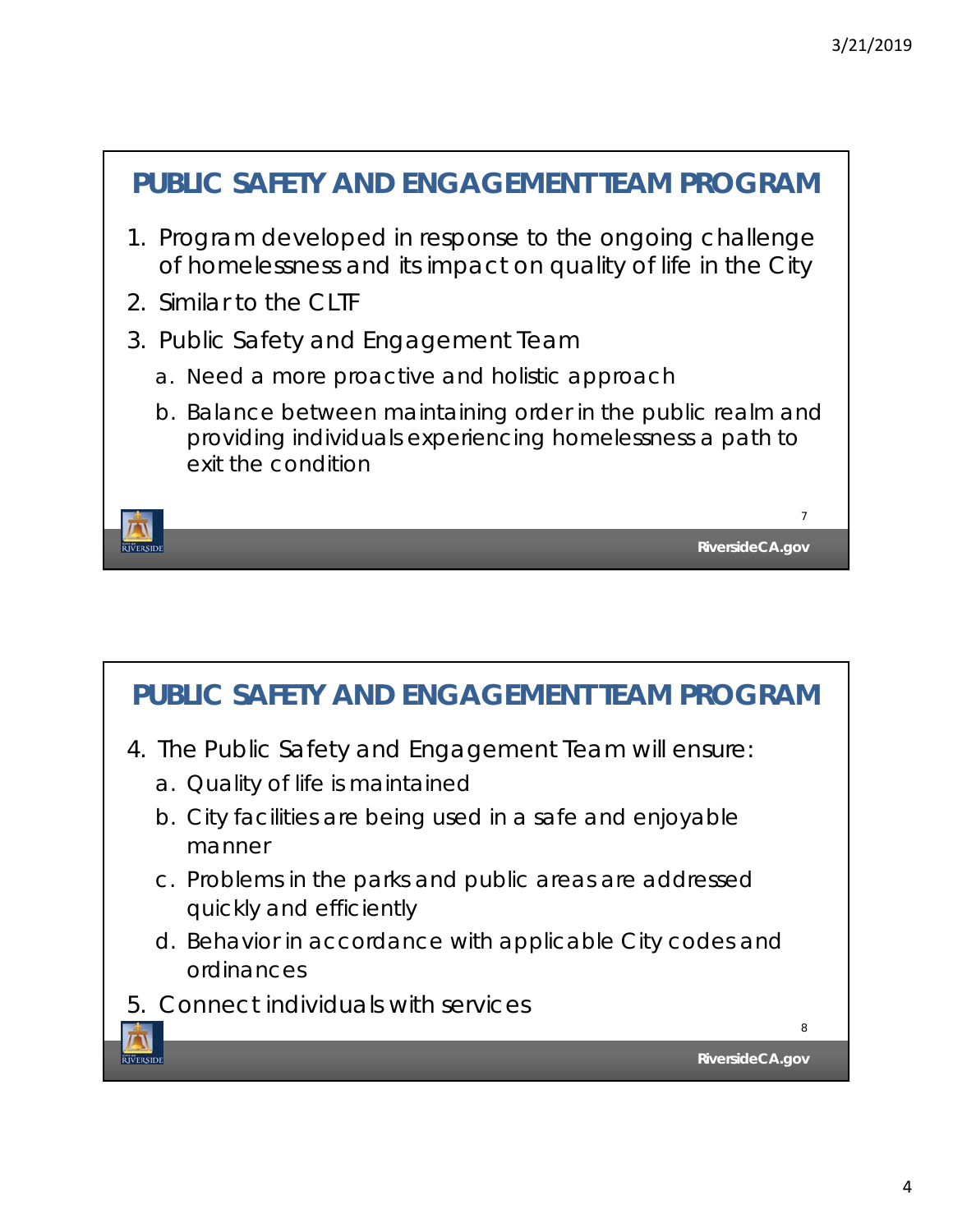## **RiversideCA.gov** 9 **PUBLIC SAFETY AND ENGAGEMENT TEAM PROGRAM** 6. Multi-departmental team a. Riverside Police Department b. Code Enforcement (CEDD) c. Office of Homeless Solutions (CMO) d. Parks, Recreation, and Community Services Department e. Contract out clean-up services 7. Operate on a full-time basis, throughout the City, including during the weekends when possible

## **PUBLIC SAFETY AND ENGAGEMENT TEAM PROGRAM**

- 8. Guiding Principles
	- a. Engage individuals in a constitutionally compliant manner
	- b. Treat individuals with utmost dignity and respect
	- c. Maintain order in the public realm, upholding the law
	- d. Respect private property rights
- 9. Training

**ETVERSIDE** 

- a. Focus on providing resources and assistance, rather than just simply enforcement
- b. Emphasis on communication, compassion and understanding

10

**RiversideCA.gov**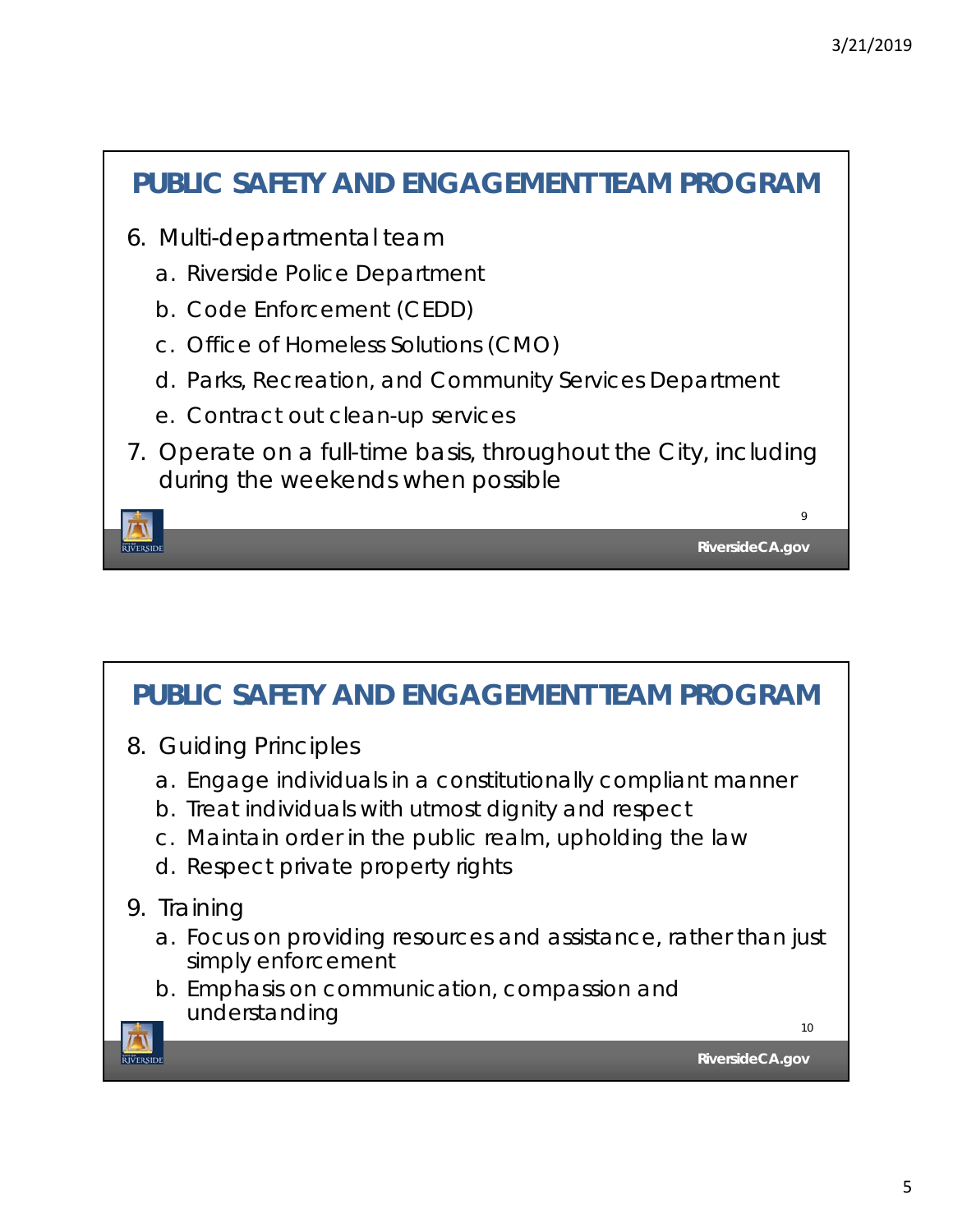

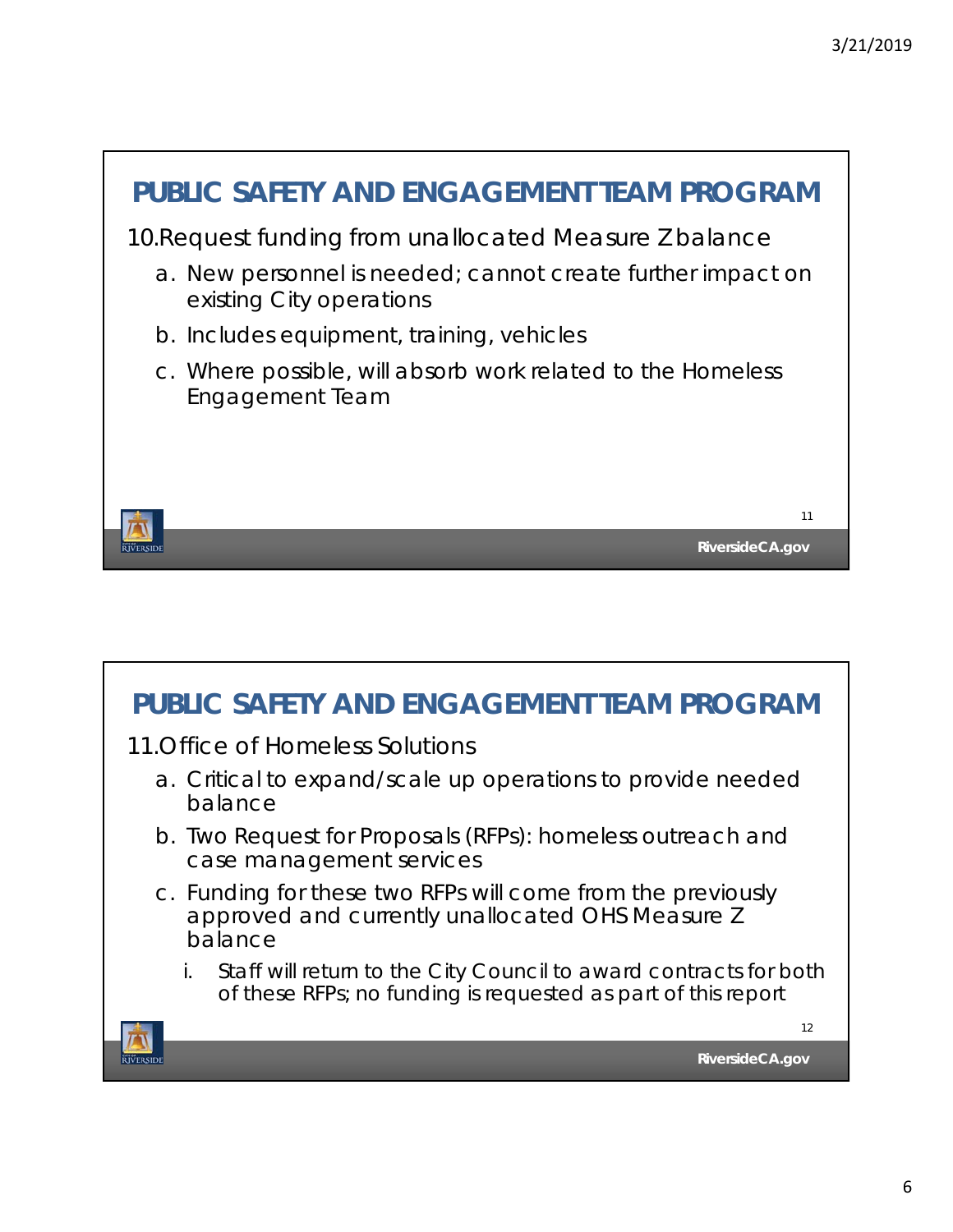

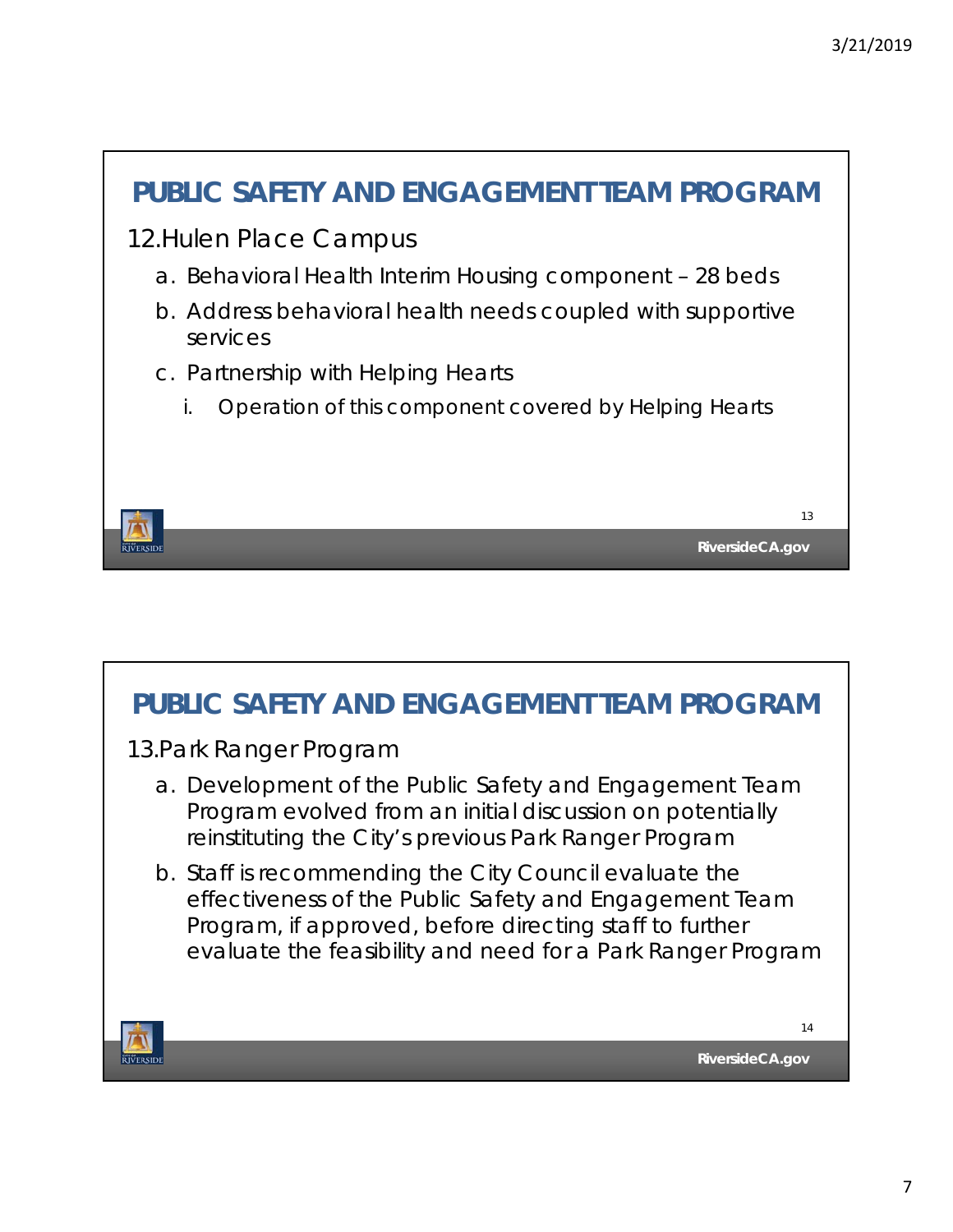

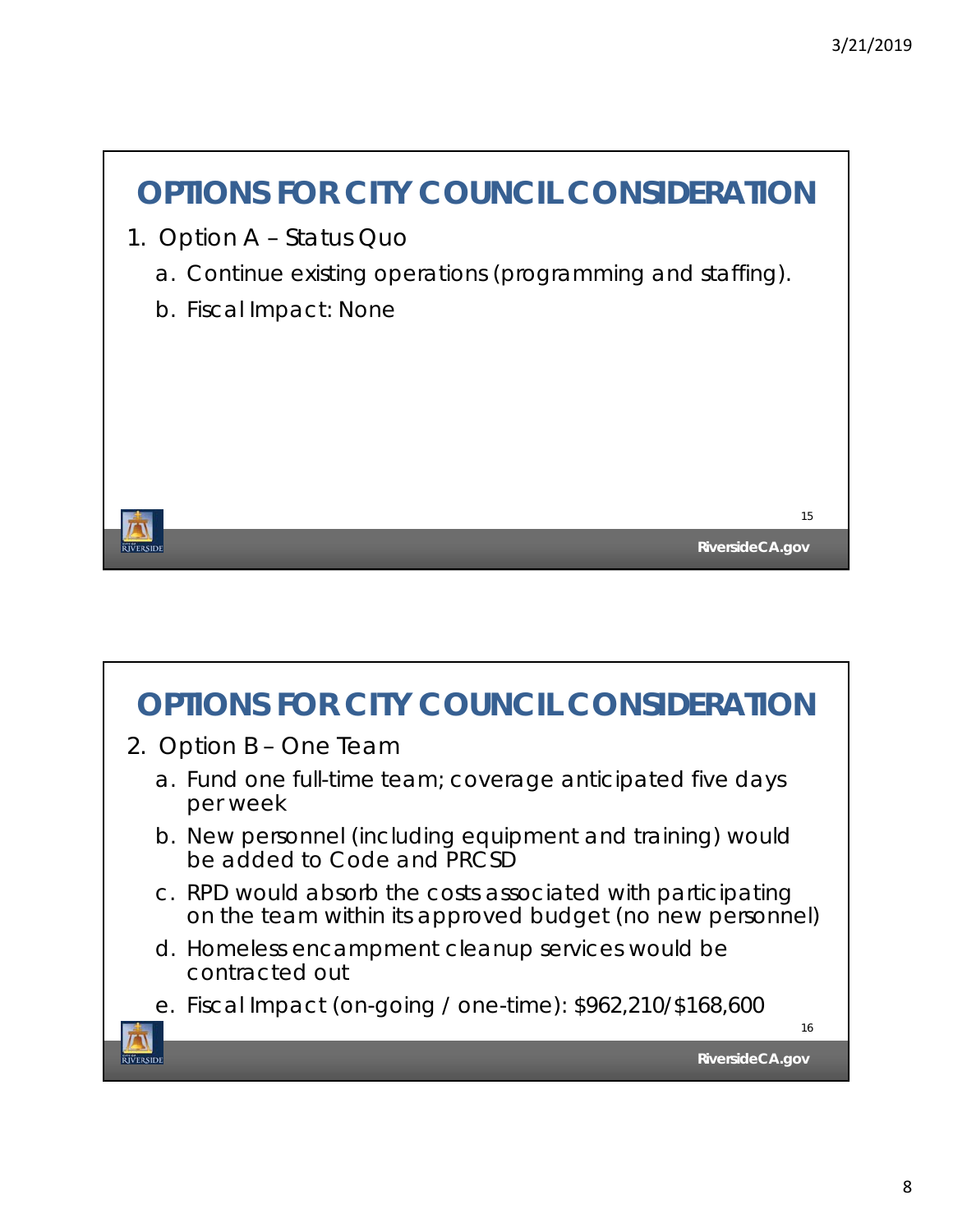



- 4. Option D Mental Health Beds
	- a. This option would facilitate improvements to the Hulen Place Campus to accommodate 28 beds
	- b. Operational costs would be borne by the non-profit provider
	- c. Fiscal Impact: \$672,158

**JVERSID** 

18

**RiversideCA.gov**